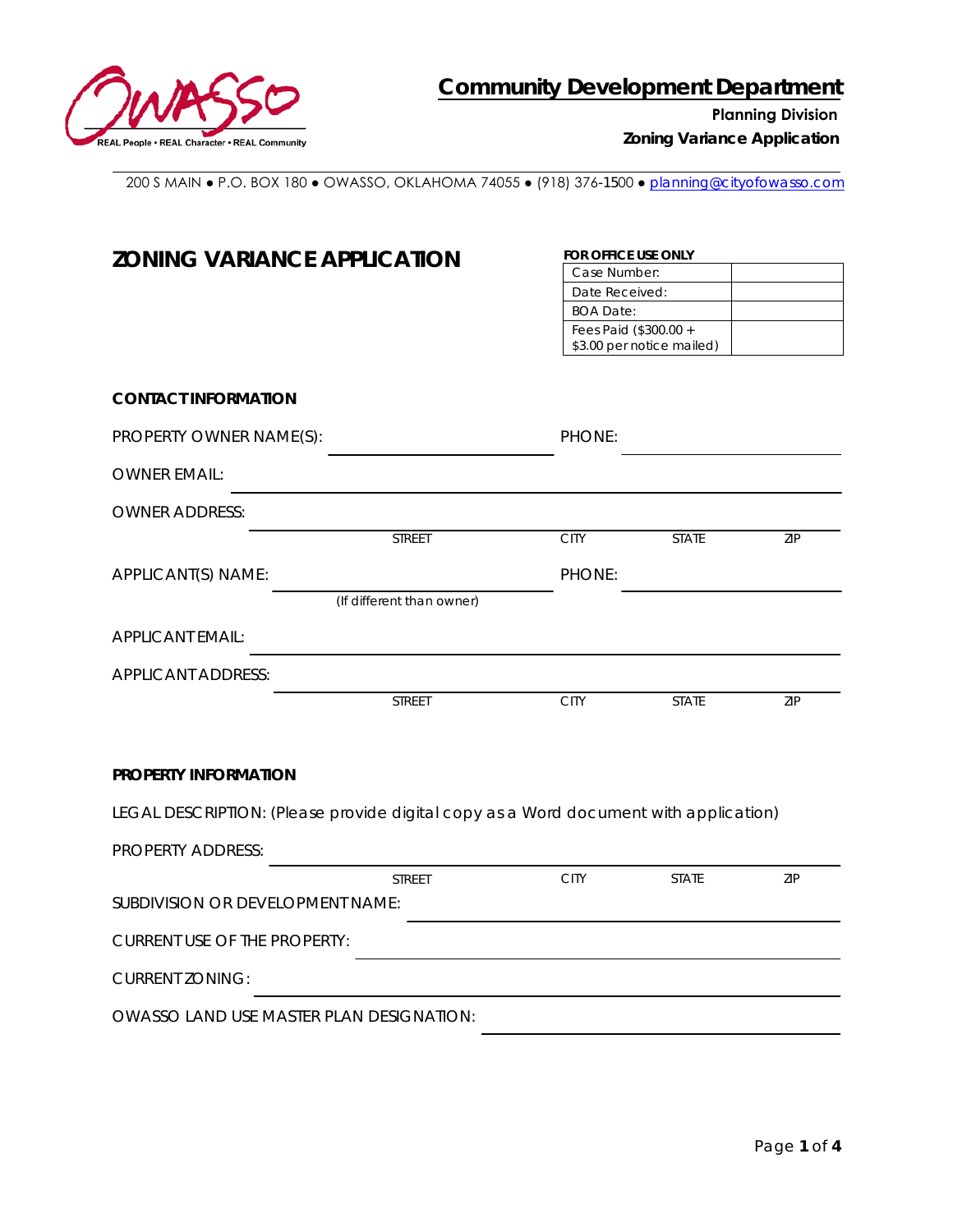

**Planning Division**

*Zoning Variance Application* 

200 S MAIN ● P.O. BOX 180 ● OWASSO, OKLAHOMA 74055 ● (918) 376-1500 ● [planning@cityofowasso.com](mailto:planning@cityofowasso.com)

Describe the specifics of the request. Indicate pertinent uses, distances, dimensions, etc. Include any plot plans, photographs, and other factual information that will support the request. (You may attach this information.)

The Board of [Adjustment](https://www.cityofowasso.com/569/Board-of-Adjustment) is allowed to approve a variance only after determining from the evidence and arguments presented that the conditions listed below do exist. Please describe below or in an attached document how your request satisfies each of these conditions:

1. Application of the [Owasso Zoning Code](https://cityofowasso.com/DocumentCenter/View/2378/Owasso-Zoning-Code?bidId=) requirements to this particular property will create unnecessary hardship.

2. There are conditions peculiar to this property that does not apply to other properties in the same zoning district.

3. The variance, if granted, will not cause substantial detriment to the public good or impair the purpose and intent of the Owasso Zoning Code or the [GrOwasso 2030Land Use](https://www.cityofowasso.com/356/GrOwasso-Land-Use-Plan) [Master Plan.](https://www.cityofowasso.com/356/GrOwasso-Land-Use-Plan)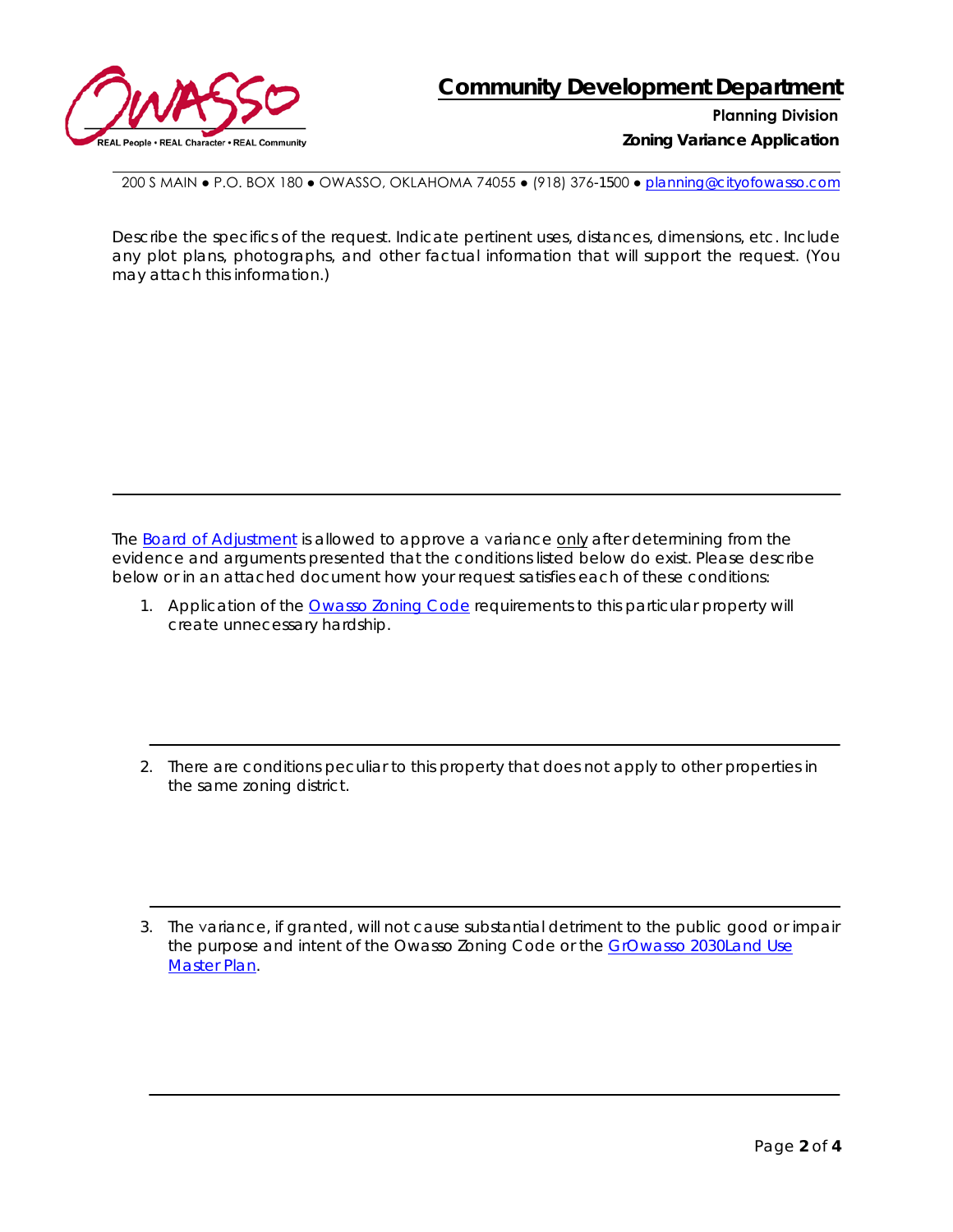

## **Planning Division**

*Zoning Variance Application*

200 S MAIN ● P.O. BOX 180 ● OWASSO, OKLAHOMA 74055 ● (918) 376-1500 ● [planning@cityofowasso.com](mailto:planning@cityofowasso.com)

4. The variance, if granted, would be the minimum necessary to alleviate the unnecessary hardship.

## **PUBLICATION NOTICE**

Who is the person that shall be billed for publication?

|                         | Present Owner      | Agent for Owner |              | Purchaser |
|-------------------------|--------------------|-----------------|--------------|-----------|
|                         | Attorney for Owner |                 |              | Other     |
| <b>MAILING ADDRESS:</b> |                    |                 |              |           |
|                         | <b>STREET</b>      | <b>CITY</b>     | <b>STATE</b> | ZIP       |
| PHONE:                  |                    |                 |              |           |
| <b>EMAIL ADDRESS:</b>   |                    |                 |              |           |

*The individual checked above will be billed directly from the local newspaper for the advertising cost of the notice publication.* 

## **SUBMITTAL**

The following items shall also be attached to or submitted with this application form:

| Property survey                                                                    |
|------------------------------------------------------------------------------------|
| 300' certified radius report from a title or abstract company                      |
| Legal description of the property                                                  |
| Submit a digital copy as a Word document to planning@cityofowasso.com<br>$\bullet$ |
| Application fee of \$300.00 + \$3.00 per notice mailed                             |